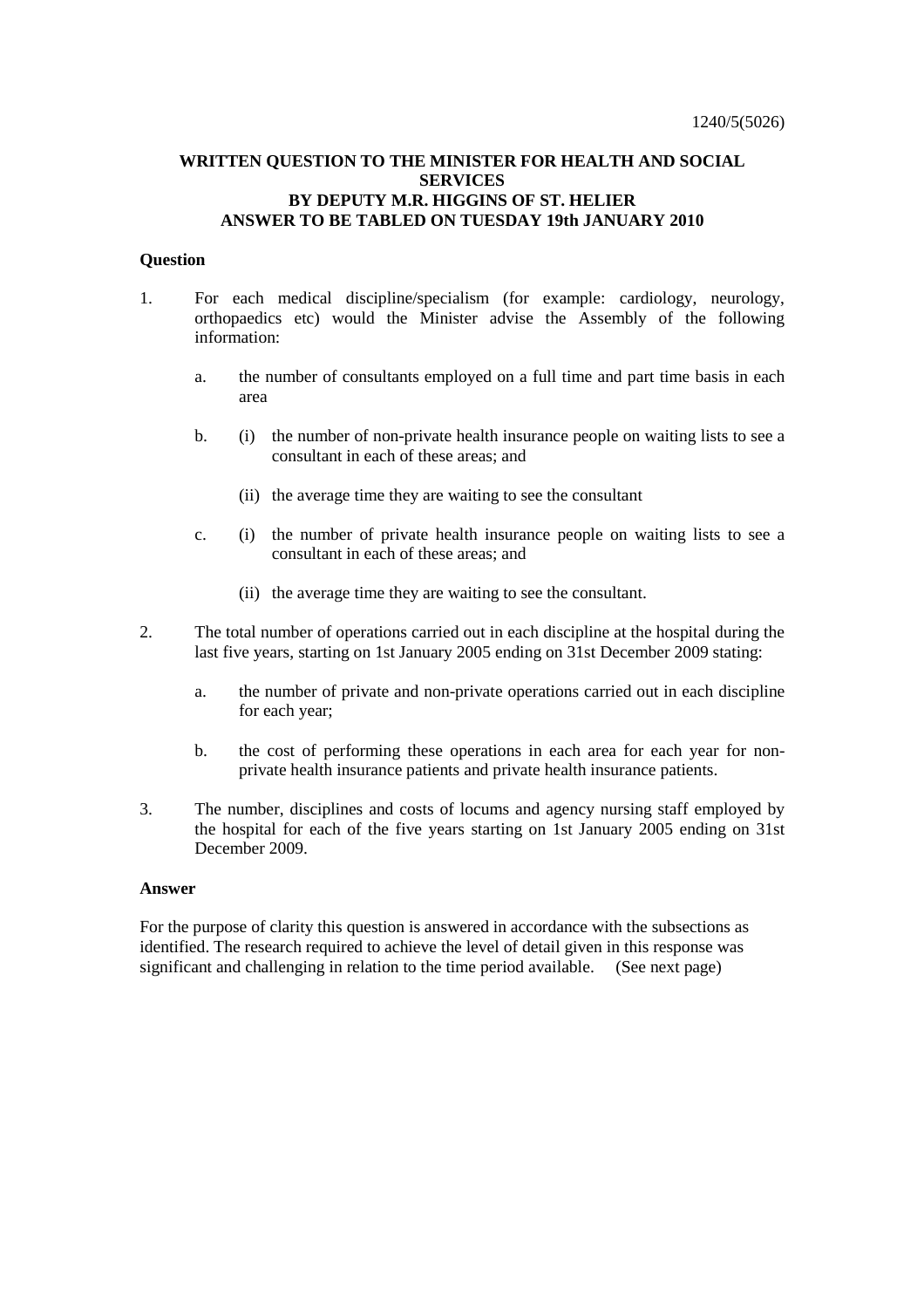1 a – Chart 1 shows the number of consultants in each speciality area.

## **Chart 1**

|                             |                                   |                             | <b>Visiting</b><br>consultants | Locum                                  | Locum                           |
|-----------------------------|-----------------------------------|-----------------------------|--------------------------------|----------------------------------------|---------------------------------|
| <b>Speciality</b>           | Consultants:-<br>number full time | Consultants :-<br>Part time | part time<br>from UK           | <b>Consultants</b><br><b>Full time</b> | <b>Consultants</b><br>Part time |
| $A + E$                     | 3                                 |                             |                                |                                        |                                 |
| Anaesthetics                | 6                                 |                             |                                |                                        |                                 |
| <b>Community Dental</b>     |                                   |                             |                                |                                        |                                 |
| Oral Surgery                |                                   |                             |                                |                                        |                                 |
| Orthodontics                |                                   |                             |                                |                                        |                                 |
| <b>ENT</b>                  | $\overline{c}$                    |                             |                                |                                        |                                 |
| General Surgery and Urology | 3                                 |                             |                                |                                        |                                 |
| Trauma and Orthopaedics     | 3                                 |                             | $\overline{4}$                 |                                        |                                 |
| General Medicine all        |                                   |                             |                                |                                        |                                 |
| specialities                | 8                                 |                             |                                |                                        |                                 |
| Obstetrics and Gynaecology  | 3                                 |                             |                                |                                        |                                 |
| Ophthalmology               | $\overline{2}$                    |                             |                                |                                        |                                 |
| Paediatrics                 | 3                                 |                             | $\overline{7}$                 |                                        |                                 |
| Pathology                   |                                   |                             |                                |                                        |                                 |
| Psychiatry                  | 4                                 |                             |                                | $\overline{2}$                         |                                 |
| Radiology                   | 4                                 |                             |                                |                                        |                                 |
| Rheumatology                |                                   |                             |                                |                                        |                                 |
| Oncology                    |                                   | 1                           |                                |                                        |                                 |
| <b>Plastic Surgery</b>      |                                   |                             |                                |                                        |                                 |
| <b>Vascular Surgery</b>     |                                   |                             |                                |                                        |                                 |
| Cardiac Surgery             |                                   |                             |                                |                                        |                                 |
| <b>TOTAL</b>                | 46                                | 3                           | 18                             | 4                                      |                                 |

For 1b (i) and (ii) see Chart 2 which shows the total number of patients waiting to be seen for public consultation in out-patient clinics as at the  $3<sup>rd</sup>$  January 2010 and also the average waiting times for that speciality in weeks waiting.

The waiting times are calculated from the date of receipt of the referral at the hospital. Clinically urgent patients, as determined by the receiving consultant, are fast tracked through the system. (See next page)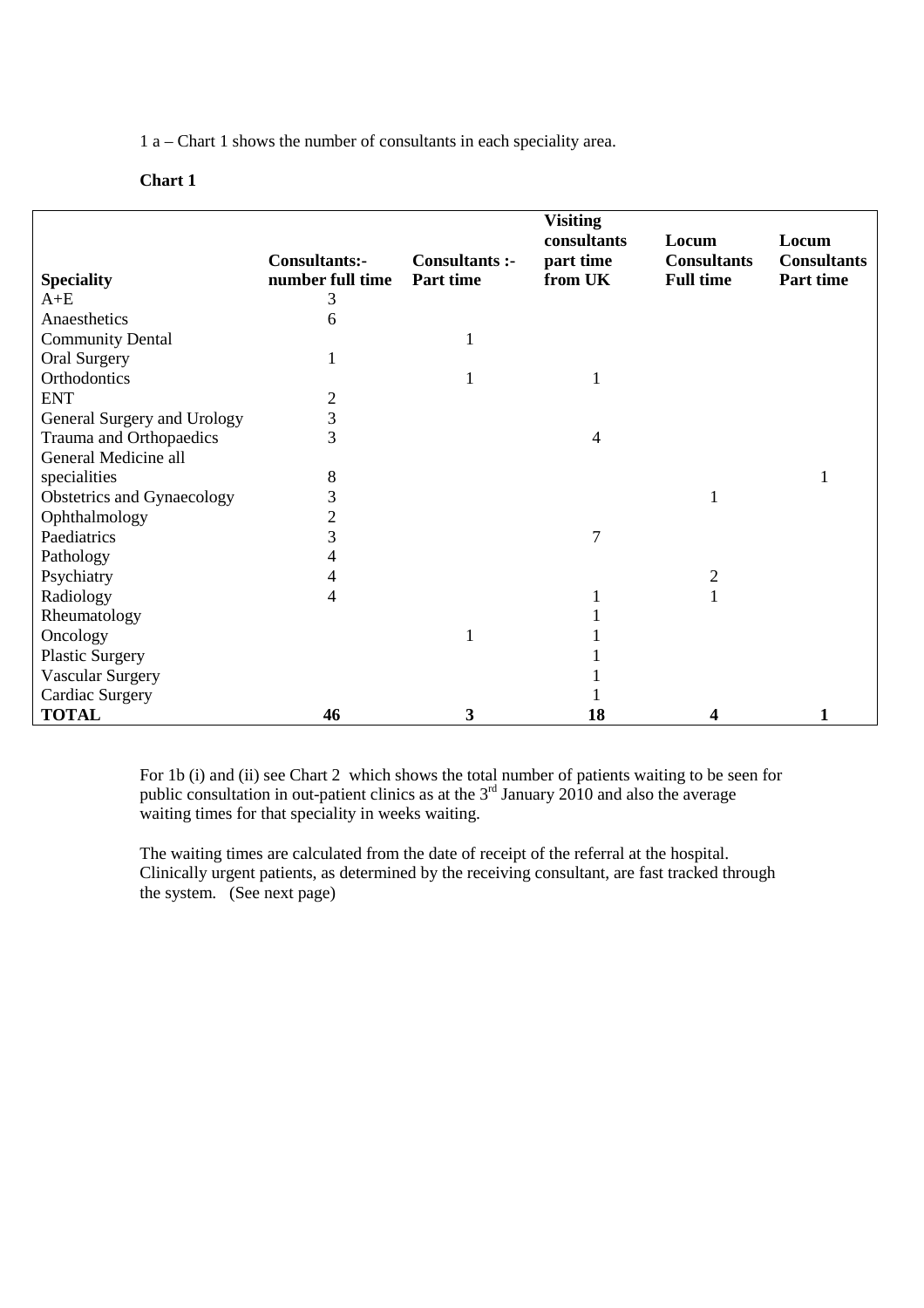| и<br>Ш<br>ш |  |
|-------------|--|
|             |  |

| <b>Speciality</b>           | <b>Numbers on waiting list</b><br>as at $3rd$ January 2010 | <b>Average waiting</b><br>time in weeks |
|-----------------------------|------------------------------------------------------------|-----------------------------------------|
| Anaesthetics                | 6                                                          | 6                                       |
| <b>Breast Surgery</b>       | 8                                                          | $\overline{2}$                          |
| <b>General Surgery</b>      | 344                                                        | 18                                      |
| <b>Plastic Surgery</b>      | 9                                                          | $\tau$                                  |
| Urology                     | 178                                                        | 22                                      |
| Orthopaedics                | 376                                                        | 11                                      |
| Paediatric                  |                                                            |                                         |
| Orthopaedics                | 6                                                          | $\overline{2}$                          |
| Sports Injury               | 173                                                        | 28                                      |
| <b>ENT</b>                  | 164                                                        | 4                                       |
| Ophthalmology               | 397                                                        | 27                                      |
| Pain                        | 236                                                        | 17                                      |
| <b>Back Pain</b>            | 60                                                         | $\overline{2}$                          |
| Gynaecology                 | 155                                                        | 9                                       |
| Infertility                 | 73                                                         | 20                                      |
| Well Woman                  | 12                                                         | $\overline{2}$                          |
| Community                   |                                                            |                                         |
| Contraceptive Clinic        | 6                                                          | $\mathbf{1}$                            |
| Ante-natal                  | 121                                                        | $\boldsymbol{0}$                        |
| <b>Oral Surgery</b>         | 147                                                        | 5                                       |
| Orthodontics                | 146                                                        | 12                                      |
| <b>Community Dental</b>     | 83                                                         | 10                                      |
| <b>Diabetes</b>             | 168                                                        | 23                                      |
| General Medicine            | 24                                                         | $\overline{\mathcal{A}}$                |
| <b>Bariatric</b>            | 105                                                        | $156+$                                  |
| Endocrinology               | 11                                                         | 4                                       |
| Nephrology                  | 26                                                         | 12                                      |
| Gastroenterology            | 205                                                        | 48                                      |
| Medical Micro-              |                                                            |                                         |
| <b>Biology</b>              | 13                                                         | 6                                       |
| Neurology                   | 269                                                        | 31                                      |
| Cardiology                  | 121                                                        | $\overline{7}$                          |
| <b>Respiratory Medicine</b> | 57                                                         | 21                                      |
| Dermatology                 | 535                                                        | 34                                      |
| Rheumatology                | 5                                                          | $\mathbf{1}$                            |
| Clinical Haematology        | 23                                                         | 11                                      |
| Paediatrics                 | 123                                                        | 14                                      |
| <b>Clinical Oncology</b>    | 7                                                          | 4                                       |
| <b>Medical Oncology</b>     | 3                                                          |                                         |
| Geriatric Medicine          | 6                                                          | $\frac{2}{3}$                           |
| <b>Adult Mental Illness</b> | $\overline{2}$                                             |                                         |
| Old Age Psychiatry          | 10                                                         | $\overline{2}$                          |

1 c (i) and (ii) Health and Social Services do not manage the lists of private patients waiting to see consultants as out-patients. These patients are seen in consultants' own private rooms from where the lists are managed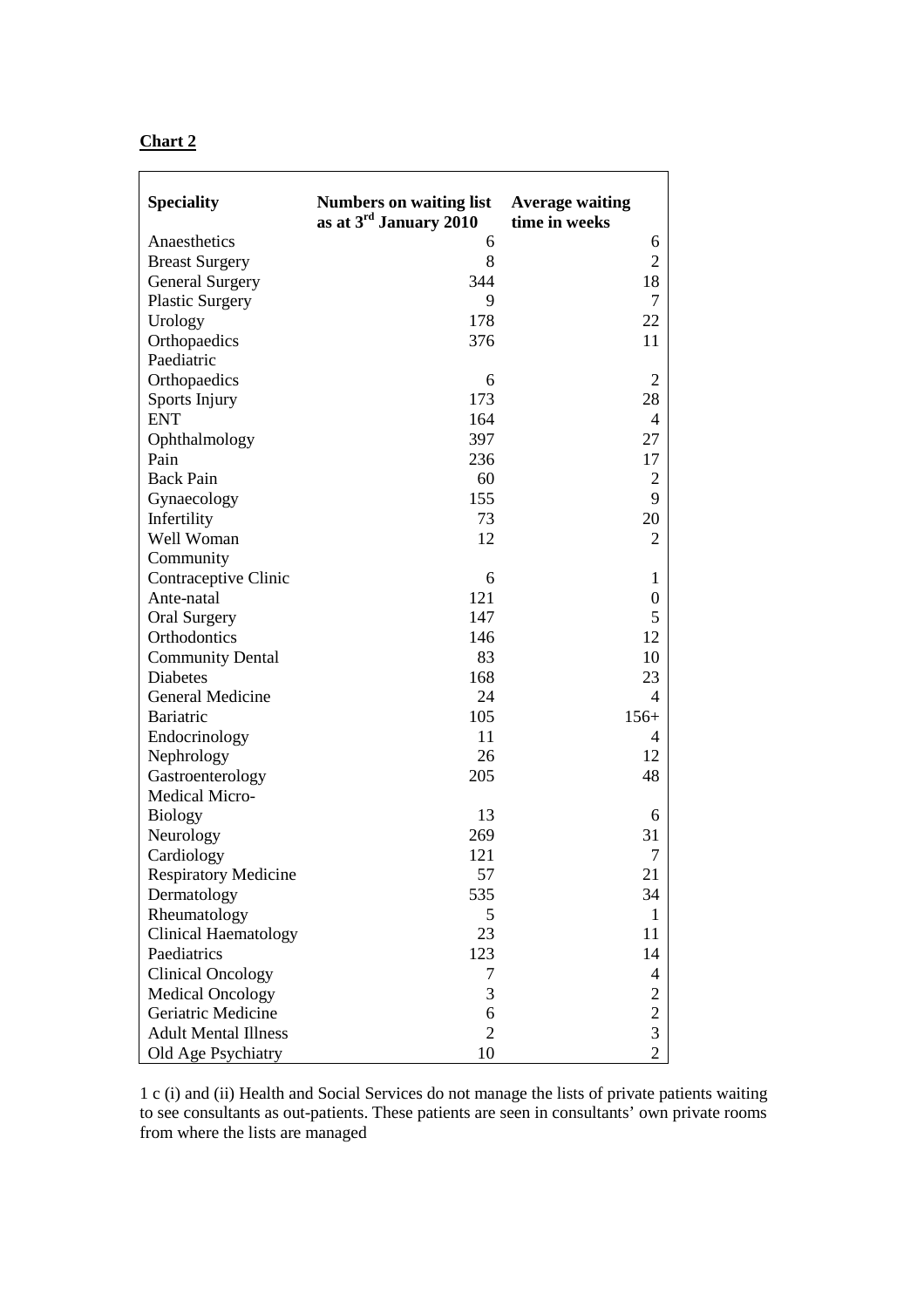For Question 2 a, please refer to **Chart 3** below. This shows activity relating to the number of public and private operations by speciality. It should be noted that a proportion of the private work is undertaken in dedicated private lists on Saturdays. Furthermore the number of operations performed is not directly comparable between columns i.e. some are short procedures whilst some are much longer and this chart cannot, therefore, be used for direct analysis purposes as it only represents patient numbers.

2 b The level of detail required to answer this sub section is not currently available, it would take approximately 5 months to develop this information. Our current practise is to use the UK Health Resource Group tariffs with uplift for Jersey, when this is required for individual patient costs. We plan to develop this area further after the implementation of the new IT system which goes live late 2010. (See next page)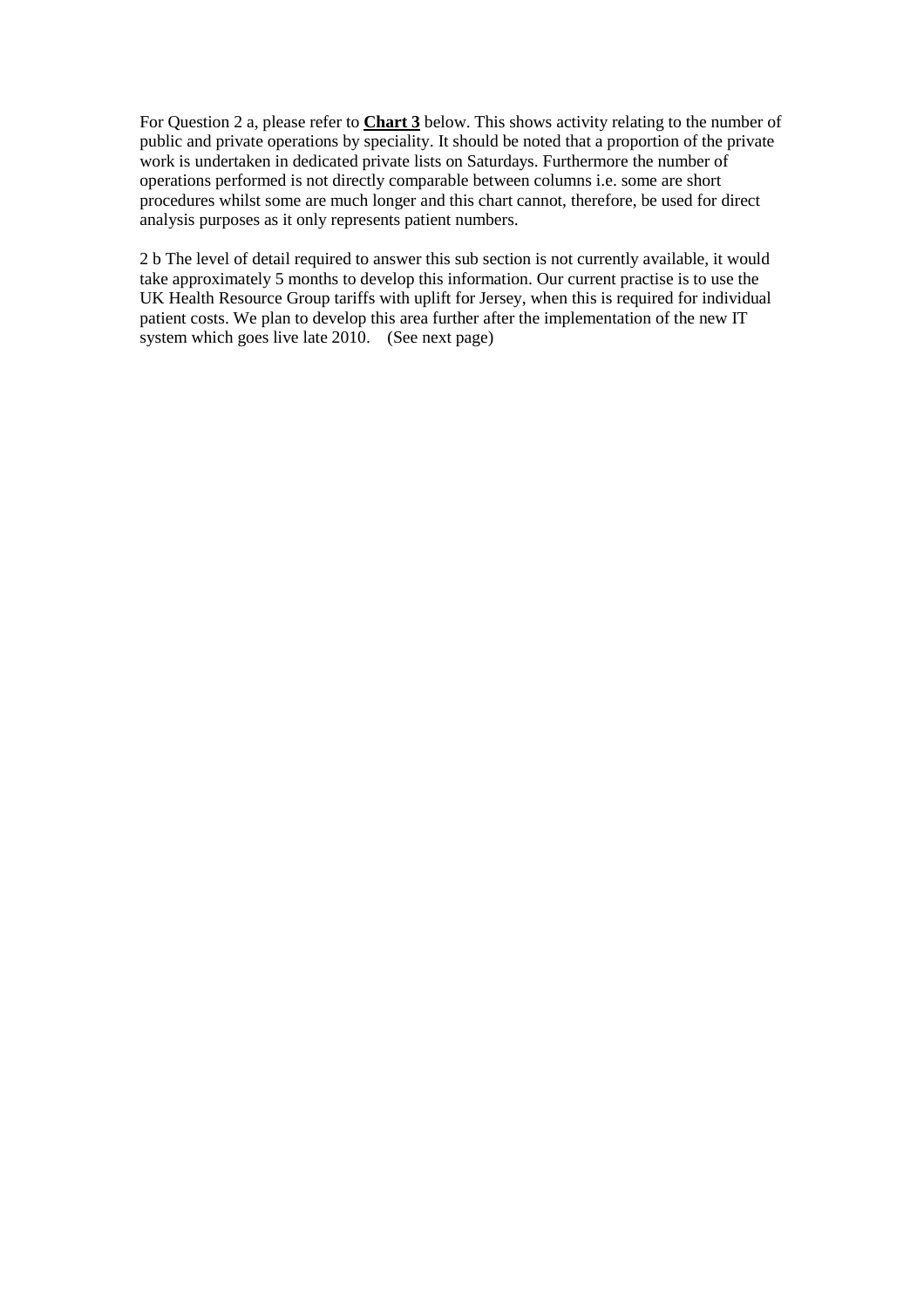| <b>Speciality</b>          | 2005<br>Private | 2005<br><b>Public</b> | 2005<br><b>Total</b> | 2006<br><b>Private</b> | 2006<br><b>Public</b> | 2006<br>Total | 2007<br>Private | 2007<br><b>Public</b> | 2007<br><b>Total</b> | 2008<br>Private | 2008<br><b>Public</b> | 2008<br><b>Total</b> | 2009<br>Private | 2009<br><b>Public</b> | 2009<br><b>Total</b> |
|----------------------------|-----------------|-----------------------|----------------------|------------------------|-----------------------|---------------|-----------------|-----------------------|----------------------|-----------------|-----------------------|----------------------|-----------------|-----------------------|----------------------|
| Anaesthetics               | 5               | 19                    | 24                   |                        | 14                    | 15            | 3               | 11                    | 14                   |                 | 10                    | 17                   | $\overline{2}$  | 6                     | 18                   |
| <b>General Surgery</b>     | 511             | 1113                  | 1624                 | 556                    | 1102                  | 1658          | 552             | 1370                  | 1922                 | 533             | 1478                  | 2011                 | 513             | 1340                  | 1853                 |
| <b>Plastic Surgery</b>     | 34              | 25                    | 59                   | 45                     | 22                    | 67            | 47              | 26                    | 73                   | 59              | 26                    | 85                   | 69              | 28                    | 97                   |
| Urology                    | 18              | 522                   | 540                  | 12                     | 577                   | 589           | 15              | 546                   | 561                  | 12              | 661                   | 673                  | 15              | 638                   | 653                  |
| Trauma and                 |                 |                       |                      |                        |                       |               |                 |                       |                      |                 |                       |                      |                 |                       |                      |
| Orthopaedics               | 721             | 2400                  | 3111                 | 664                    | 2287                  | 2951          | 547             | 2353                  | 2900                 | 635             | 2389                  | 3024                 | 687             | 2074                  | 2761                 |
| <b>ENT</b>                 | 322             | 664                   | 986                  | 320                    | 625                   | 945           | 305             | 677                   | 982                  | 364             | 665                   | 1029                 | 305             | 694                   | 999                  |
| Ophthalmology              | 230             | 688                   | 918                  | 244                    | 566                   | 810           | 221             | 659                   | 880                  | 263             | 938                   | 1201                 | 271             | 1039                  | 1310                 |
| Pain                       | 248             | 367                   | 615                  | 248                    | 460                   | 708           | 253             | 468                   | 721                  | 259             | 483                   | 742                  | 293             | 550                   | 843                  |
| Gynaecology                | 433             | 1074                  | 1507                 | 398                    | 1070                  | 1468          | 390             | 1032                  | 1422                 | 365             | 1080                  | 1445                 | 396             | 1065                  | 1461                 |
| <b>Obstetrics</b>          | 2               | 242                   | 244                  | 0                      | 272                   | 272           | 0               | 341                   | 341                  |                 | 364                   | 365                  | 3               | 324                   | 327                  |
| <b>Oral Surgery</b>        | 195             | 738                   | 933                  | 171                    | 632                   | 803           | 153             | 491                   | 644                  | 161             | 560                   | 721                  | 169             | 532                   | 701                  |
| <b>Community Dental</b>    | 0               | 0                     |                      | $\Omega$               | 0                     | 0             | $\Omega$        | 195                   | 195                  | 0               | 236                   | 236                  | 0               | 179                   | 179                  |
| Nephrology                 | 0               | 0                     | 0                    | 0                      | 0                     | 0             | $\Omega$        | 9                     | 9                    | 0               | 12                    | 12                   | $\Omega$        | 21                    | 21                   |
| Cardiology                 | 11              | 86                    | 97                   | 4                      | 66                    | 70            | 10              | 76                    | 86                   | 8               | 58                    | 66                   | 21              | 80                    | 101                  |
| Gastro-Enterology and      |                 |                       |                      |                        |                       |               |                 |                       |                      |                 |                       |                      |                 |                       |                      |
| Endoscopy                  | 606             | 1610                  | 2216                 | 587                    | 1632                  | 2219          | 583             | 1686                  | 2269                 | 565             | 1445                  | 2010                 | 550             | 1782                  | 2332                 |
| Respiratory                | 15              | 76                    | 91                   | 16                     | 74                    | 90            | 8               | 69                    | 77                   | 10              | 82                    | 92                   | 11              | 73                    | 84                   |
| <b>Paediatric Medicine</b> | 0               | 1                     |                      | 0                      | 2                     | 2             | 0               | 4                     | 4                    | 0               | 2                     | 2                    | 0               | 0                     | 0                    |
| Psychiatry                 | 0               | 53                    | 53                   | 0                      | 8                     | 8             | 0               | 30                    | 30                   | 0               | 18                    | 18                   | 0               | 6                     | 6                    |

# **Chart 3 :- Analysis of operations taken place in Endoscopy and Main and Day surgery theatres 2005-2009**